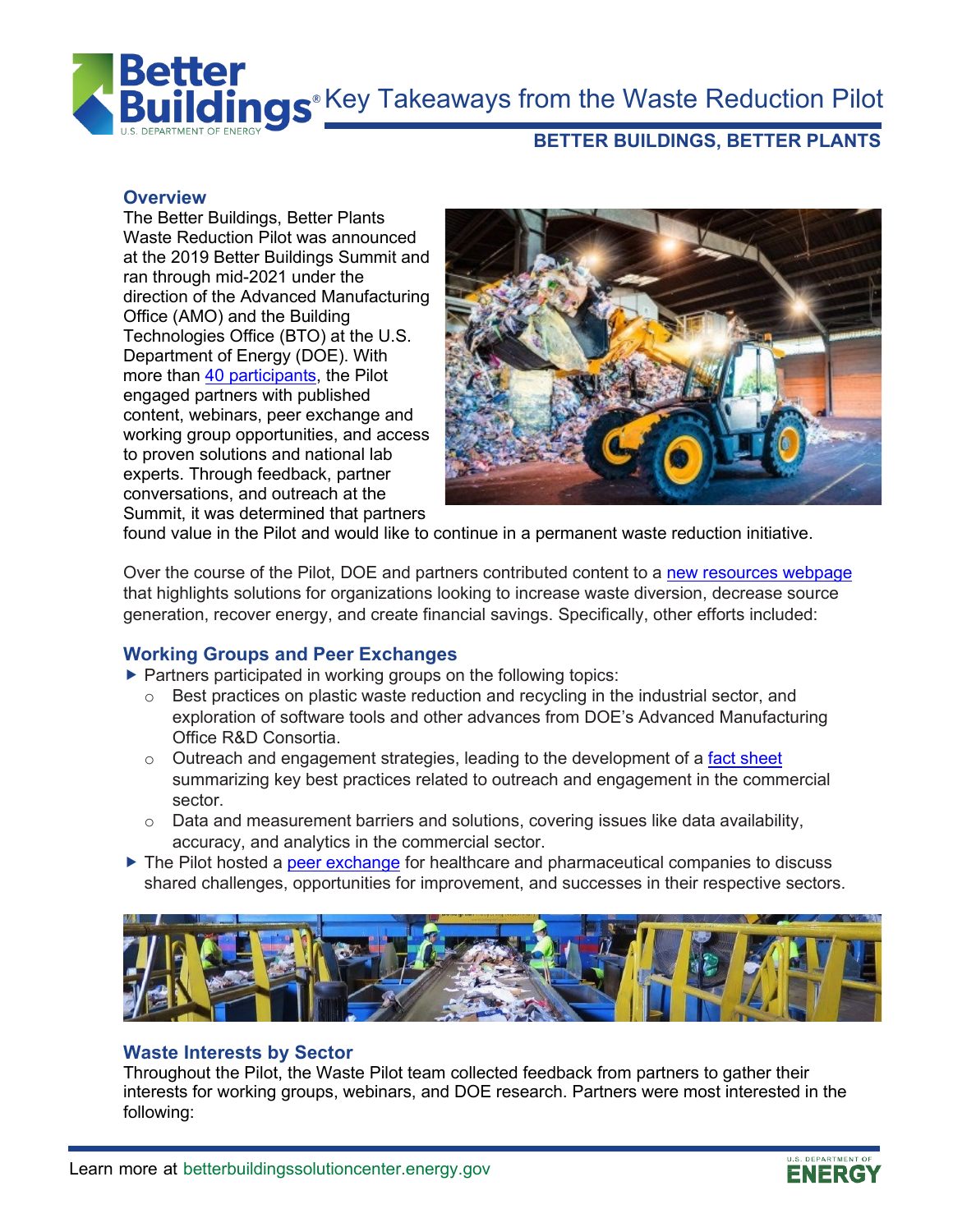

**R**<sup>®</sup> Key Takeaways from the Waste Reduction Pilot

# **BETTER BUILDINGS, BETTER PLANTS**

# Commercial Partner Interests

- ▶ Guidance documents and training
- ▶ Topics of interest
	- o Data availability, accuracy, and analytics
	- o Outreach and engagement
	- o Emerging technology
	- o Circular economy
	- o Composting and food waste

# Industrial Partner Interests

- $\triangleright$  Software platform(s) for waste streams scoping, waste assessments/analysis
- $\blacktriangleright$  Knowledge-sharing activities/platform
- ▶ Guidance documents and training
- ▶ Topics of interest
	- o Data availability, accuracy, and analytics
	- o Emerging technology
	- o Circular economy
	- o Embodied energy/energy recovery
	- o Sectoral waste streams and solutions to reuse/recycle/remanufacture

# **Waste Goal Setting and Data**

Partners worked with DOE to set waste goals that aligned with their organization and submit data on an annual basis to track progress. Goal options varied by sector (see table).

## Goal Setting

- $\triangleright$  Nearly all participants across industrial and commercial set goals with the Pilot.
- ▶ About half of partners set a goal of 50% diversion or more.

## Data Submission

- $\blacktriangleright$  In 2019, partners that submitted data reported 1.9 million tons diverted and 55K tons sent to energy recovery.
- ▶ In 2020, partners saw reductions in waste due to COVID impacts on manufacturing and reduced occupancy in buildings.
- $\blacktriangleright$  Industrial partners have improved diversion rates through process optimization, materials reuse, and employee engagement. Non-industrial partners utilize tenant engagement, signage campaigns, and

composting and recycling programs, but often have less control over waste brought on-site.

# **Waste Goal Options**